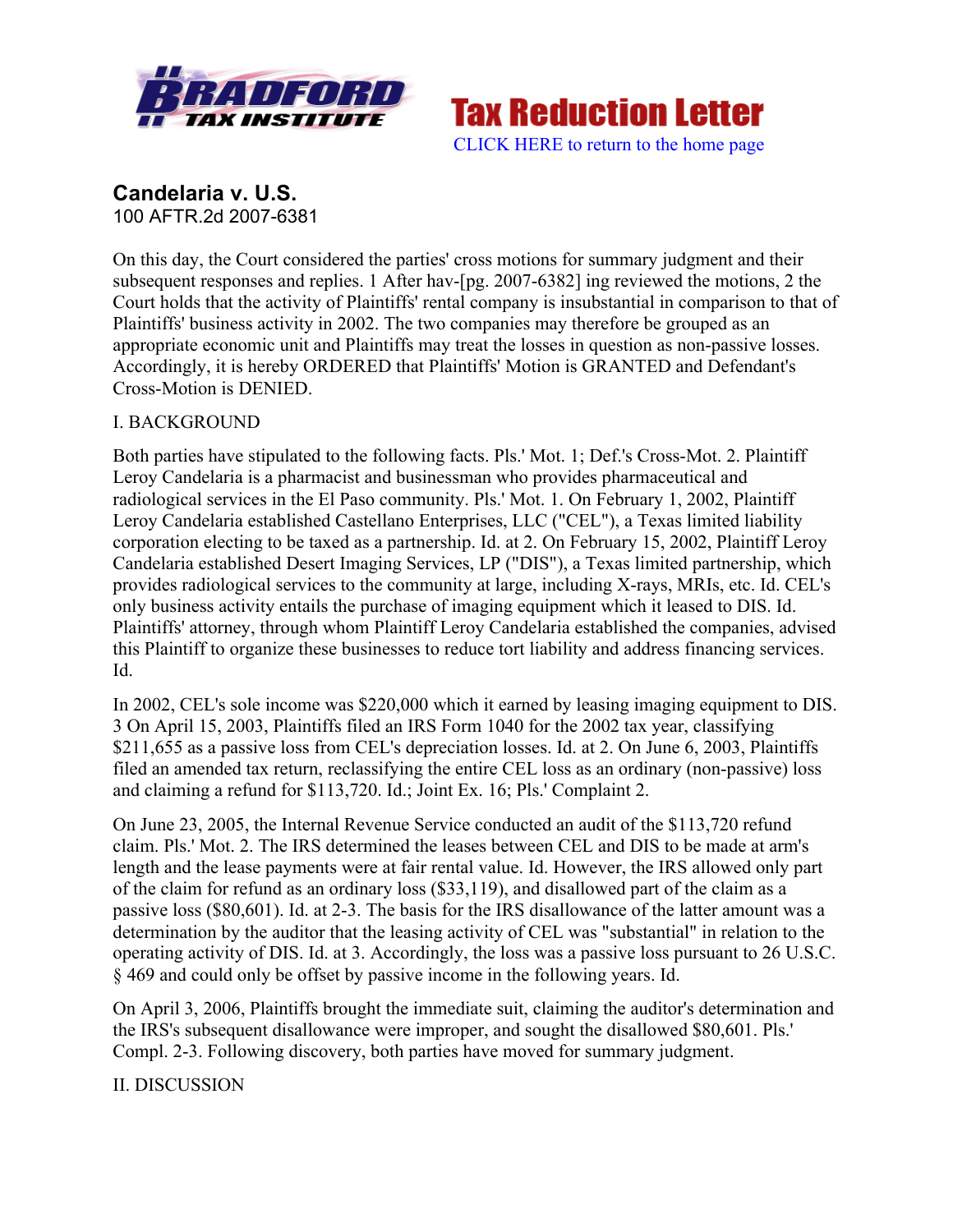## A. Standard

Summary judgment is required "if the pleadings, depositions, answers to interrogatories, and admissions on file, together with the affidavits, if any, show that there is no genuine issue as to any material fact and that the moving party is entitled to a judgment as a matter of law." FED.R.CIV.P. 56(c); Celotex Corp. v. Catrett, 477 U.S. 317, 322 (1986); see also Matsushita Elec. Indus. Co. v. Zenith Radio Corp., 475 U.S. 574, 586 (1986); Hopper v. Frank, 16 F.3d 92, 96 (5th Cir.1994) (citing Fields v. City of Houston, 922 F.2d 1183, 1187 (5th Cir.1991). "By its very terms, this standard provides that the mere existence of some alleged factual dispute between the parties will not defeat an otherwise properly supported motion for summary judgment; the requirement is that there be no genuine issue of material fact." Anderson v. Liberty Lobby, Inc., 477 U.S. 242, 247-48 (1986) (emphasis in original).

As to materiality, the Court will only consider "facts that might affect the outcome of the suit" when deciding a motion for summary judgment. Id. at 248. Moreover, a dispute over a material fact is "genuine" only if "the evidence is such a that a reasonable jury could return a verdict for the nonmoving party." Id. Therefore, the ultimate inquiry in a summary judgment motion-as in a motion for directed [pg. 2007-6383] verdict-is "whether the evidence presents a sufficient disagreement to require submission to a jury or whether it is so one-sided that one party must prevail as a matter of law." Id. at 251-52.

Once the moving party has carried its burden of proving there is no material factual dispute, the burden shifts to the nonmoving party, to show that summary judgment should not lie. Hopper, 16 F.3d at 96. In such a case, the nonmoving party "must do more than simply show that there is some metaphysical doubt as to the material facts." Matsushita Elec. Indus. Co., 475 U.S. at 596 (citations omitted). The nonmoving party must "come forward with specific facts showing that there is a genuine issue for trial." Id. at 587 (quotations and citations omitted) (emphasis in original). This involves "either submitting opposing evidentiary documents or ... referring to evidentiary documents already in the record, [that] set out specific facts showing a genuine issue exists." Hopper, 16 F.3d at 96. Summary judgment is appropriate, then, "[w]here the record taken as a whole could not lead a rational trier of fact to find for the non-moving party" and "there is no genuine issue for trial." Matsushita Elec. Indus. Co., 475 U.S. at 587.

### B. Analysis of CEL as Insubstantial to DIS

Despite the notorious complexity of the United States Tax Code, the issue before the Court today is refreshingly simple. Both parties agree that the entire case turns on whether CEL's leasing activity is "insubstantial" in relation to DIS's business activity as that term is contemplated by Treasury Regulation 1.469-4(d)(1)(A). See Pls.' Mot. 1; Def.'s Cross-Mot. 1. If CEL's leasing activity is "insubstantial" when compared to DIS's business or trade activity, as Plaintiffs claim, both DIS and CEL's activities may be grouped as a single economic entity for 2002 and CEL's losses fall within an exception to the Tax Code. This would allow Plaintiffs to claim the \$80,601 tax refund they seek on their amended 2002 federal tax return. If CEL's rental activity is not insubstantial when compared to DIS's business activity, as Defendant claims, the losses are passive, CEL and DIS cannot be grouped, and Defendant properly disallowed the \$80,601 refund for 2002. Plaintiff will be forced to treat the disallowance as a deduction in the subsequent taxable years.

Plaintiffs argue first that when determining whether CEL's rental activity is insubstantial in relation to DIS's business activity, the Court should look to the disparate incomes of the two businesses for the year 2002, with CEL's gross revenue constituting less than 3.4% of the two companies' combined revenue. Pls.' Mot. 8. In addition, Plaintiffs argue that CEL engaged in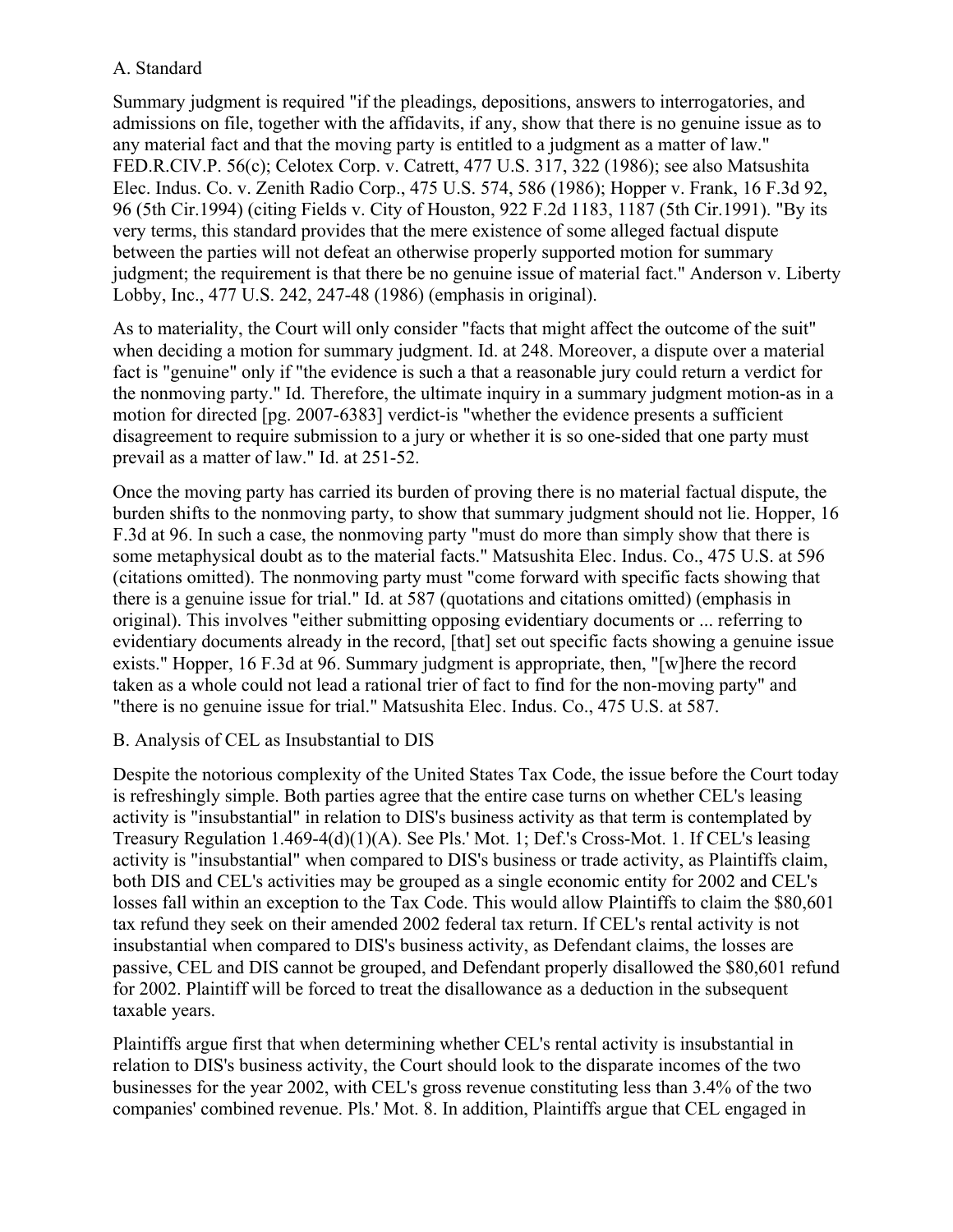essentially no "activity" during the relevant tax year other than leasing its equipment to DIS which DIS was in turn required to maintain. Plaintiffs claim this makes CEL's rental activity even more "insubstantial" to DIS's business activity. Id. at 9.

Defendant argues that a comparison of the gross income of the two businesses is not the proper test for determining whether one company's business activity is insubstantial to the other's rental activity. Def.'s Reply 3. Defendant argues that the Court should look instead to the fact that DIS is CEL's sole source of revenue, making the companies very substantial to each other indeed. Def.'s Cross-Mot. 5. Secondly, Defendant argues that instead of looking to the two companies' gross receipts, the Court should look to the value of the two entities' assets to determine substantiality. Id. at 7. When excluding accumulated depreciation and amortization, CEL has greater assets than DIS and is therefore very substantial in comparison to DIS, Defendant claims. Id. Finally, Defendant argues that if the Court does look at both companies' gross receipts, it should do so after adjustment for DIS's contractual adjustments, bringing the companies' income much closer in amount and making CEL's activity more substantial to DIS than what Plaintiffs claim.

### 1. The "passive activity" disallowance

Title 26 of the United States Code § 469 states that "[i]f for any taxable year the taxpayer is [any individual, estate or trust, any closely held C corporation, or any personal service corporation] 4 , neither the passive activity loss, nor the passive activity credit, for the taxable year shall be allowed." 26 U.S.C. § 469(a). If an activity is disallowed as "passive," "any loss or credit ... shall be treated as a deduction or credit allocable to such activity in the next taxable year." Id. § 469(b). 5 In other words, "[o]rdinary losses can be applied against any income; however, passive activity losses can be applied only against passive activity income." Gregg v. United States [87 AFTR 2d 2001-337], 186 F.Supp.2d 1123, 1126 (D.Or.2000).

The Code further defines "passive activity" as "any activity which involves the conduct of [pg. 2007-6384] any trade or business, and in which the taxpayer does not materially participate." Id. § 469(c)(1). More importantly for purposes of this case, "passive activity includes any rental activity," regardless of how much the taxpayer materially participates in it. Id.  $\frac{8469(c)(2)}{2}$ . The Code defines "rental activity" as "any activity where payments are principally for the use of tangible property." Id.  $\frac{6}{7}$  469(j)(8). CEL is a company whose sole business is to lease equipment to DIS. Therefore, CEL's business constitutes a rental activity under the Code. If this were the end of the analysis, then, both parties agree that CEL's business activity is passive and the IRS properly disallowed CEL's 2002 losses in question.

2. The facts and circumstances test

There is an exception, however, to the rule disallowing passive losses set forth in 26 U.S.C. § 469. Section 469(l) states:

The Secretary shall prescribe such regulations as may be necessary or appropriate to carry out such provisions of this section, including regulations-

((1)) which specify what constitutes an activity, material participation, or active participation for purposes of this section,

((2)) which provide that certain items of gross income will not be taken into account in determining income or loss from any activity (and the treatment of expenses allocable to such income),

((3)) requiring net income or gain from a limited partnership or other passive activity to be treated as not from a passive activity....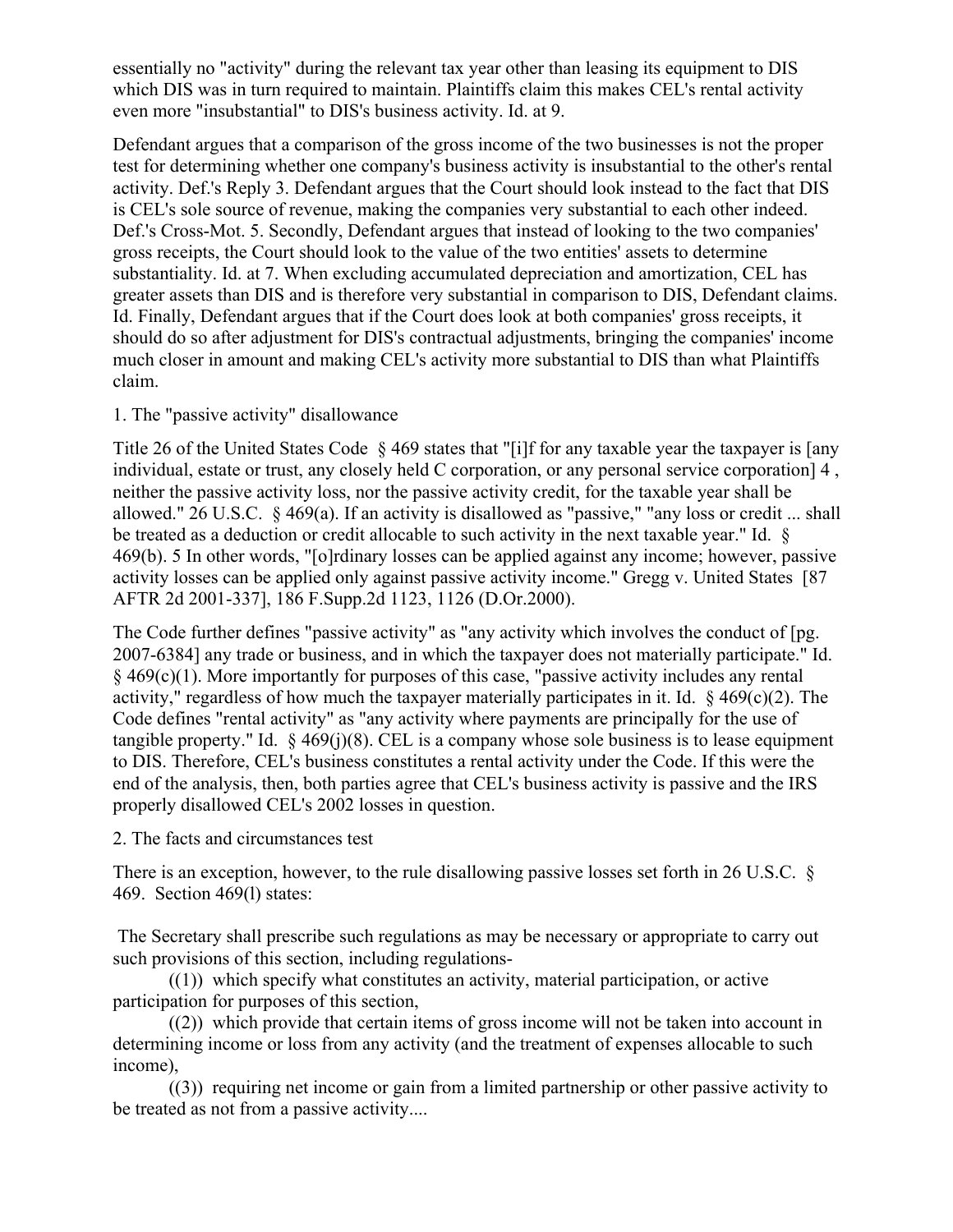26 U.S.C. § 469(l); see also Krukowsi v. Comm'r of Internal Revenue, 279 F.3d 547, 552 [89 AFTR 2d 2002-827] (7th Cir.2002) (holding that 26 U.S.C. § 469(l) is a constitutional delegation of legislative power and that Congress has provided an "intelligible principle" to guide the Secretary of the Treasury's regulations).

Pursuant to this statute, the Secretary of the Treasury has promulgated Treasury Regulation § 1.469-4, which states in relevant part, that, "[o]ne or more trade or business activities or rental activities may be treated as a single activity if the activities constitute an appropriate economic unit for the measurement of gain or loss for purposes of section 469." Treas. Reg. § 1.469-4(c). In other words, if Plaintiffs can group CEL and DIS as a single activity, the IRS will not consider CEL's activities as passive, and Plaintiffs may claim the \$80,601 in question as a non-passive loss.

Treasury Regulation  $\S$  1.469-4(c)(2) states:

whether activities constitute an appropriate economic unit and, therefore, may be treated as a single activity depends upon all the relevant facts and circumstances. A taxpayer may use any reasonable method of applying the relevant facts and circumstances in grouping activities. The factors listed below, not all of which are necessary for a taxpayer to treat more than one activity as a single activity, are given the greatest weight in determining whether activities constitute an appropriate economic unit for the measurement of gain or loss for purposes of section 469-

- ((i)) Similarities and differences in types of trades or businesses;
- ((ii)) The extent of common control;
- ((iii)) The extent of common ownership;
- ((iv)) Geographical location; and

 $((v))$  Interdependencies between or among the activities (for example, the extent to which the activities purchase or sell goods between or among themselves, involve products or services that are normally provided together, have the same customers, have the same employees, or are accounted for with a single set of books and records).

Treas. Reg. § 1.469-4(c)(2).

In applying the above factors, it appears that CEL and DIS may be grouped as an appropriate economic unit, as defined in Treasury Regulation § 1.469-4(c). Both companies have their place of business in El Paso, Texas. In addition, while CEL and DIS engage in different kinds of business, CEL's leasing of medical equipment to DIS is a complimentary business to that performed by DIS. See, e.g., Treas. Reg. § 1.469-4(c)(3) Example 2 (permitting a taxpayer to group his wholesale and trucking businesses when common control and interdependencies exist). Moreover, while CEL and DIS are not jointly owned and controlled by all the same parties, CEL's owners are the same owners of FLM Enterprises, LLC, the general partner of DIS, demonstrating that joint ownership and control exists. Joint Ex. 1; Joint Ex. 6; Joint Ex. 17 at 193. Moreover, both CEL and DIS were established at the same time by the same person-Plaintiff Leroy Candelaria's attorney-and were established separately primarily to limit tort liability and address financing services. Cf. Gregg , 186 F.Supp.2d at 1132, (quoting Staff of the Joint Comm. on Taxation, 100th Cong., General Explanation of the Tax Reform Act of 1986, 87 CIS J 86215, at 247) ("the fact that two undertakings are conducted by different entities does not establish that they [pg. 2007-6385] are different activities"). Perhaps most importantly, however,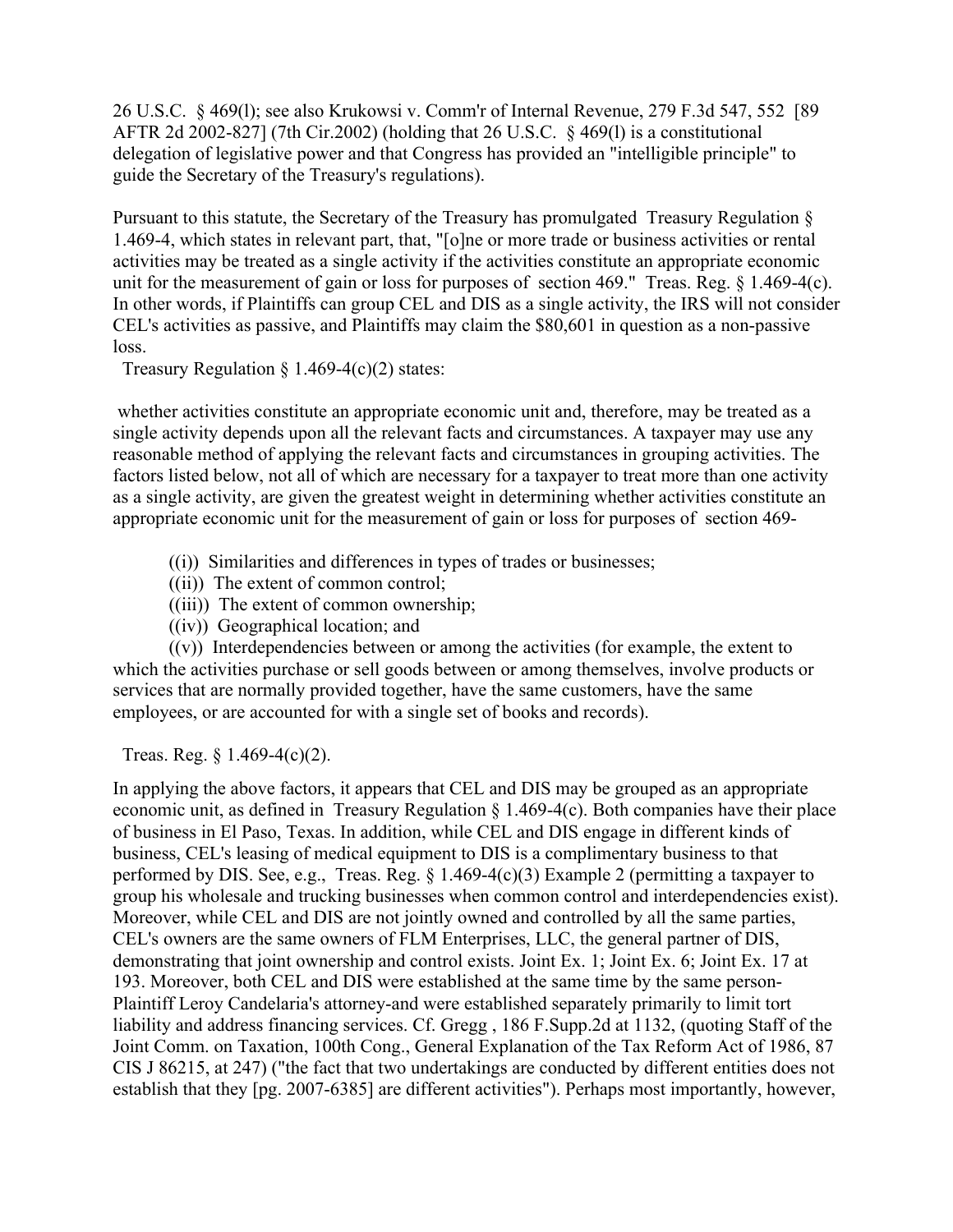is that CEL's sole reason for existence is to provide medical equipment to DIS and to operate exclusively for the benefit of DIS. As such, CEL demonstrates a clear dependency on DIS for all its business, and DIS currently looks to CEL for all its equipment. See Aff. Leroy Candelaria, Joint. Ex. 22 ("All of the equipment owned by CEL has been leased to DIS since its creation. The only equipment DIS uses is that which is leased to CEL.").

Given the above facts and circumstances, the Court holds that Plaintiff may group CEL and DIS as an "appropriate economic unit," pursuant to Treasury Regulation  $\S$  1.469-4(c).

3. Treasury Regulation § 1.469-4(d) and the "insubstantial" limitation.

However, Treasury Regulation § 1.469-4(c) is not the end of the analysis. Treasury Regulation § 1.469(d) places certain relevant limitations on which types of activities a taxpayer may group for passive/non-passive activity purposes:

Grouping rental activities with other trade or business activities-(i) Rule. A rental activity may not be grouped with a trade or business activity unless the activities being grouped together constitute an appropriate economic unit under paragraph (c) of this section and-

 $((A))$  The rental activity is insubstantial in relation to the trade or business activity;

((B)) The trade or business activity is insubstantial in relation to the rental activity; or

 $((C))$  Each owner of the trade or business activity has the same proportionate ownership interest in the rental activity, in which case the portion of the rental activity that involves the rental of items of property for use in the trade or business activity may be grouped with the trade or business activity.

Treas. Reg.  $\S$  1.469-4(d) (emphasis added).

In the instant case, neither party argues that DIS's business activity is insubstantial in relation to CEL's rental activity. Nor does either party argue that each owner of DIS has the same proportionate ownership interest in CEL. Therefore, according to Treasury Regulation 1.469- 4(d), CEL and DIS may be grouped as a single economic unit and thus be eligible for nonpassive-loss status if and only if CEL's rental activities are "insubstantial" in relation to those of DIS. See Treas. Reg. § 1.469-4(d)(A).

4. Statutes on what constitutes "insubstantial"

The Treasury Regulations do not define the term "insubstantial" in the context of comparing rental and other business activities. Looking to other statutes that use the term in a non-business sense, Federal Trade Commission Practice Rules have described activities as "insubstantial" when they are "peripheral" or not otherwise "critical." 16 C.F.R. § 4.1. Whereas, in the realm of wage and hour law, the term "insubstantial" is synonymous with "de minimus," and is determined using a "totality of the circumstances" test. See generally Frank v. Wilson & Co., 172 F.2d 712 (7th Cir.1949); Les A. Schneider & J. Larry Stine, Wage and Hour Law: Compliance and Practice, 1 Wage and Hour Law § 6:5 (2007).

Using a more quantitative analysis, the Secretary of the Treasury originally promulgated the "80/20 Test" with regards to grouping rental and non-rental activities. See Temp. Treas. Reg. § 1.469-4T. The "80/20 Test" stated that rental and non-rental entities may be grouped as a single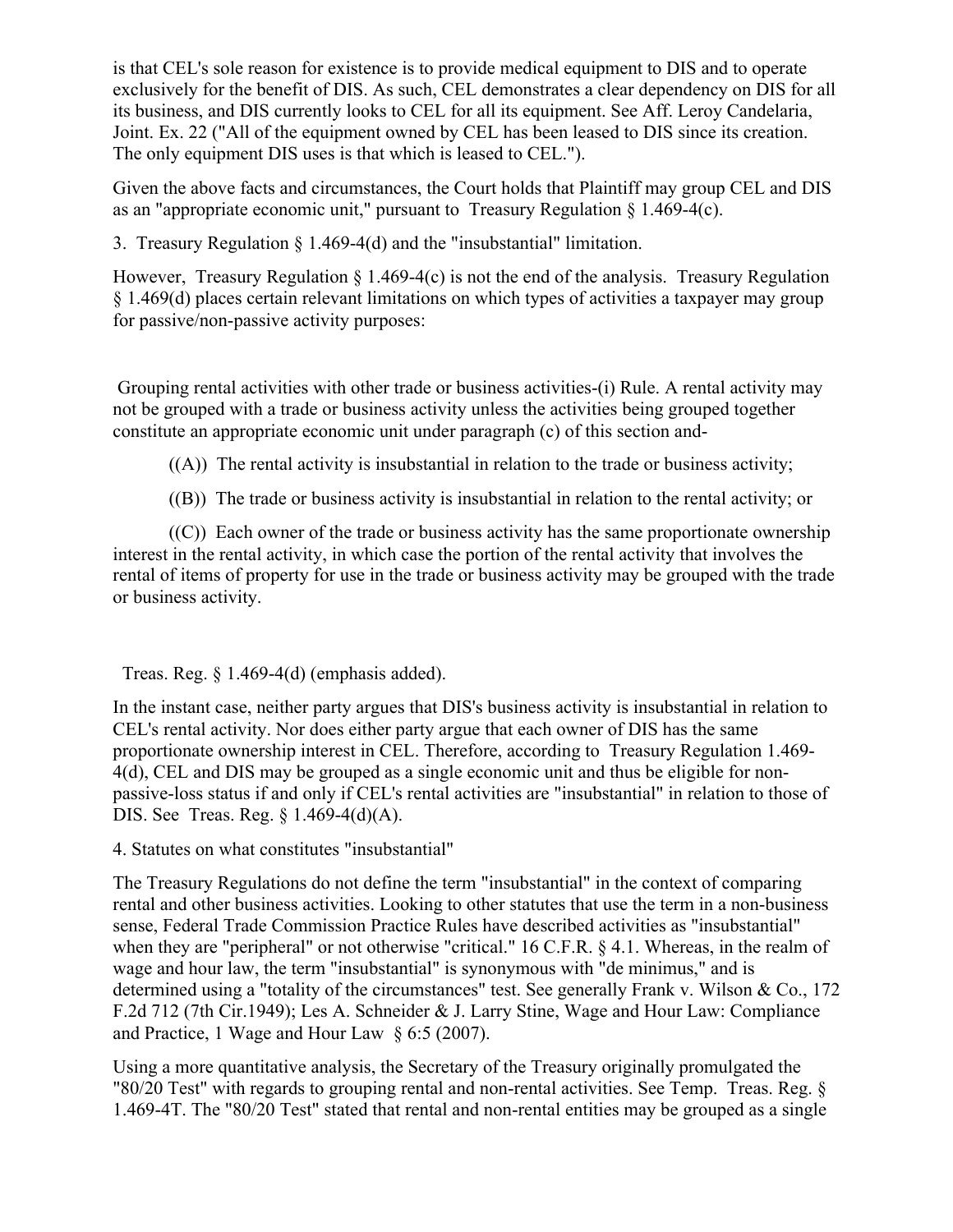undertaking "if more than 80 percent of the income of the undertaking determined under the basic rule is attributable to one class of operations (i.e., rental or nonrental)." Temp. Treas. Reg.  $\{1.469 - 4T(a)(3)(iv)\}\$  see also Id.  $\{1.469 - 4T(d)(2)(ii)\}\$  (operations normally treated as separate activities may be treated as one if [l]ess than 20 percent of the gross income ... is attributable to rental operations"). In other statutes and regulations, the term "insubstantial" has been used to refer to an amount as little as 2 and as much as 35 percent of a given value. For example, prior to 2006, § 1815 of Title 12 of the United States Code stated that a conversion transaction affects an "insubstantial" portion of the total deposits of an insured depository institution when it does not exceed 35 percent of the total deposits plus net interest of the institution during a certain period. 12 U.S.C. § 1815(D). On the other hand, the IRS Revenue Procedure states that benefits received in connection with payment to a charity will be considered to have "insubstantial" fair market value if the value is not more than 2 percent of the payment or is otherwise a token item. Rev. Proc. 90-12, 1990-1 C.B. 471 (February 6, 1990). Using these statutes and regulations as comparisons, it therefore appears that the 80/20 Test is an appropriate representation of what constitutes "insubstantial" with regards to income as the test's percentages fall within the range used in these other statutes and regulations.

However, Temporary Treasury Regulation § 1.469-4T is no longer in place and "the final regulations do not adopt a bright-line or safe [pg. 2007-6386] harbor gross revenue test." TD 8565, 1994-43 I.R.B. 4. (Limitation on passive activity losses and credits). Instead, the Secretary states that the regulations "adopt a facts-and-circumstances test that looks at all of the pertinent factors" when determining insubstantiality. 6 Id. Accordingly, the Court will look to all the facts and circumstances and weigh all pertinent factors in determining what constitutes an "insubstantial" business activity. 7 In doing so, the Court will continue to employ the 80/20 Test when comparing incomes. However, the Court will treat the resulting analysis as only one "pertinent factor" to consider in determining the larger question of whether a rental activity is insubstantial in relation to a trade or business activity. The question remains what other "pertinent factors" the Court should look to in determining the meaning of insubstantial.

5. Case law on what constitutes "insubstantial."

There is currently very little case law on the statutory meaning of "insubstantial" as it is specifically used in Treasury Regulation  $\S 1.469-4(d)(1)$ . The Court has found only two cases that have addressed the question of whether a rental activity was insubstantial to another business activity, 8 and only one of these the Court may look to as a precedent. 9 However, both cases are instructive and provide guidance as to what "pertinent factors" the Court should apply when determining whether a business or rental activity is "insubstantial."

The first case, Glick v. United States, involved an apartment management corporation which managed a series of apartments on behalf of over a hundred partnerships. Glick v. United States, 96 F.Supp.2d 850, 852 [86 AFTR 2d 2000-5083] (S.D.Ind.2000). The plaintiffs in Glick owned an interest in both the management corporation and in most of the partnerships. Id. When the IRS refused to allow the plaintiffs to claim a passive loss deduction for two years and assessed a deficiency against them, the plaintiffs paid the deficiency and then filed a claim for a refund. Id. at 853.

The parties in Glick stipulated that all the partnerships were involved in "rental activities" that would ordinarily constitute "passive" activities for purposes of § 469. The parties also stipulated that the partnerships together with the management corporation constituted an "appropriate economic unit" for purposes of Treasury Regulation § 1.469-4(c). Id. at 855. The issue in Glick-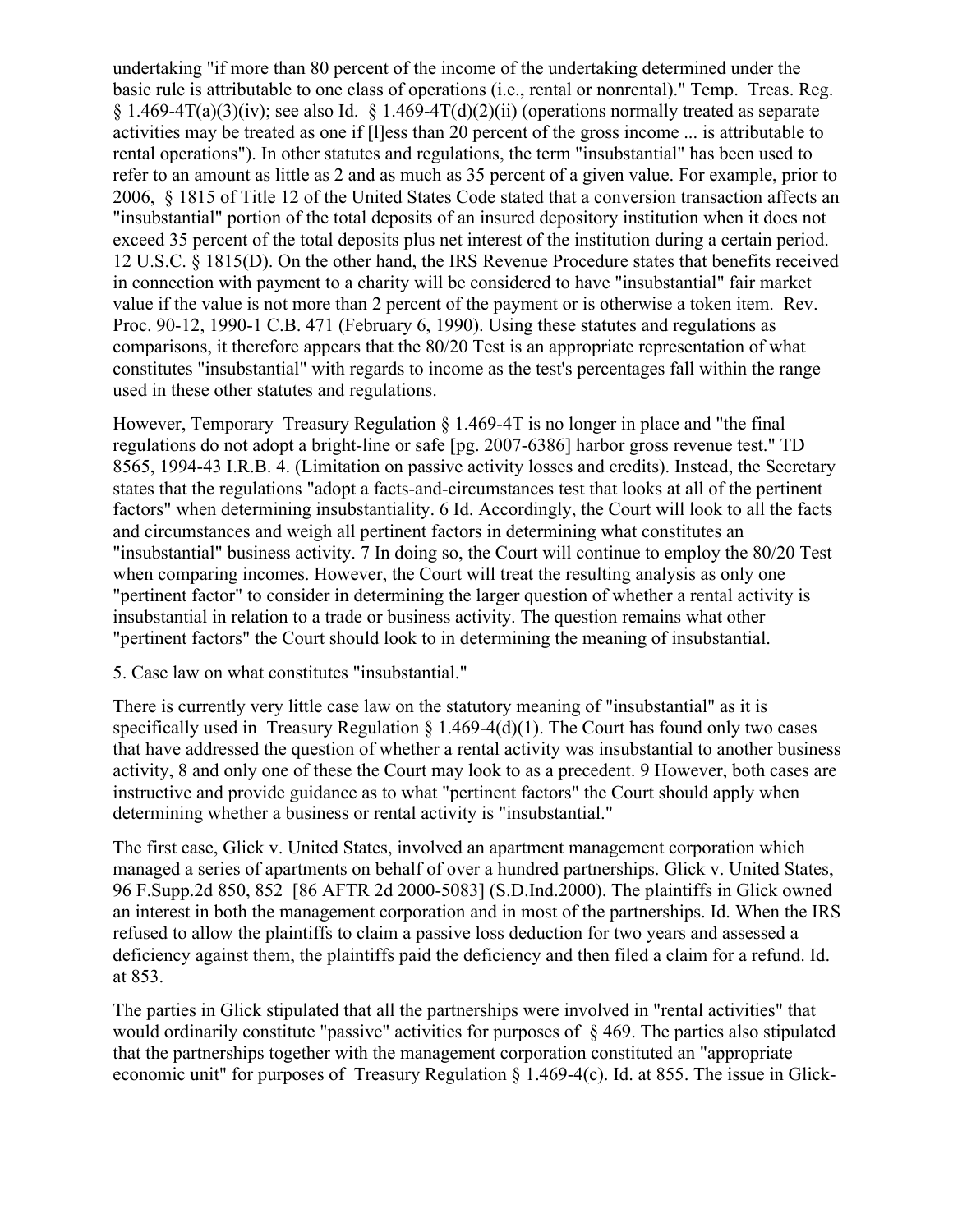as is the issue before the Court today-was whether one business's activity was "insubstantial" in relation to the activity pursuant to Treasury Regulation § 1.469-4(d).

The Glick court first looked to the legislative history to discern Congress's reasons in creating the passive loss rule in 26 U.S.C. § 469. Id. at 855-56. The court concluded that Congress did not intend to remove all tax preferences when it passed § 469; rather the preferences "must be directed primarily to taxpayers with a substantial and bona fide involvement in the activities to which the preferences relate." Id. at 856 (citing Report No. 99-313, Report of the Senate Finance Committee Accompanying Section 469 (1986)). "Congress's stated goal was that "[t]he determination of what constitutes a separate activity ... be made in a realistic economic sense"" and to ""disregard" the legal status and examine the underlying activities involved." Id. (emphasis added in Glick).

As the Court did in the instant case, the Glick court also looked to preamble of the Treasury Regulations, where the Secretary stated that "in determining whether the activities are insubstantial in relation to each other, we are to "look[ ] at all of the pertinent factors."" Id. (citing Limitation on Passive Activity Losses and Credits-Definition of Activity, 59 Fed.Reg. 50485-86 (1994)). 10 By examining "all of the pertinent factors" to get a "realistic economic sense" of the relationship between the two businesses, the Glick court proceeded to look at both qualitative and quantitative factors in determining what "insubstantial" entailed. [pg. 2007-6387]

### a. Qualitative factors

In determining insubstantiality, The Glick court looked first to "qualitative factors," such as the management corporation's role in relation to the partnerships and the impetus for the management corporation's formation. Glick, 96 F.Supp.2d at 856-58. The court noted that the two entities "worked as an interrelated and integrated single business unit, rather than as two distinct entities who happened to provide services to each other." Id. at 857. In addition, the two entities utilized a single accounting system with the day-to-day operations of the Partnerships and the management corporation run by one set of employees. Id. In language describing facts very similar to those of the instant case, the Glick court stated:

GBG [the management activity] had no role beyond providing services for the Partnerships. It was subservient to and totally dependent upon the Partnerships for its revenue as well as its existence. Indeed, GBG had no income outside the management fees paid to it by the Partnerships, making the activities of GBG insubstantial in relation to those of the Partnerships.

### Id.

In conclusion, the Glick court saw the two businesses as "so substantially intertwined that to separate their income for tax purposes would unfairly deny them the benefits of § 469's limitations." Id. at 858.

In the instant case, Defendant argues that Glick was wrongly decided. Def.'s Cross-Mot. 5. Moreover, Defendant argues that a ruling holding two companies to be "substantially intertwined" and yet "insubstantial" to each other is contradictory. Id. The Defendant further argues that when one company is the sole source of revenue for another, as is the case of DIS and CEL, "qualitatively, nothing could make the entities more "substantial" to each other." Def.'s Cross-Mot. 5. Defendant's argument purports too much. The Court agrees that the activity of one company who is the other company's sole source of revenue is likely substantial to the activity of latter company. However, it does not necessarily follow that the latter company's business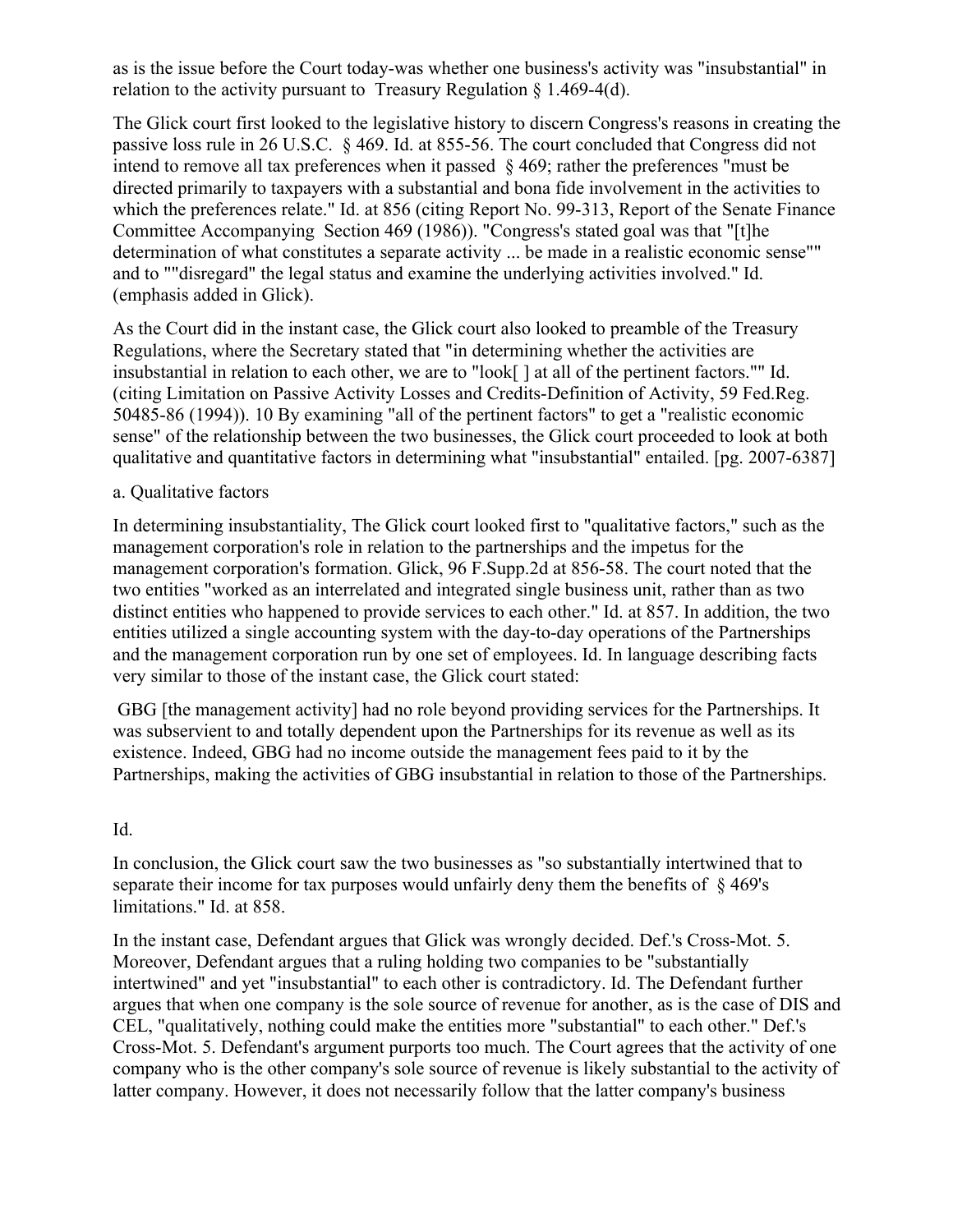activity is substantial to the former. In other words, a rental company that rents all its equipment to a service company will undoubtedly find the service company's activity substantial in comparison. But the service company may nonetheless find the rental company's activity insubstantial if the business involves multiple services, serves multiple clients or employs the rental company's equipment as only part of its business. This may be true even if the two businesses work in a "substantially intertwined" fashion. Thus, while one company's business may be substantial to another, the latter's may remain insubstantial to the former. Fortunately for Plaintiff, Treasury Regulation 1.469-4(d) allows for either. See also Glick , 96 F.Supp.2d at 859 (holding that "GBG's "essential" role in the affairs of the Partnerships does not foreclose its being characterized as insubstantial in relation to the activity of the Partnerships").

Looking to the facts and circumstances of the instant case, at least qualitatively, CEL's rental activity is insubstantial to that of DIS. CEL's sole reason for existence is to serve DIS. Its entire business consists of holding title to equipment which it in turn leases to DIS. It has no employees, provides no services to the community, and has no customers other than DIS. See Aff. of John Broaddus, CPA for CEL, Joint Ex. 18; Aff. of Gregory J. Rzycki, CPA for CEL, Joint Ex. 20. Ultimately, if DIS were to go out of business, CEL would have likely cease to exist. It would be like a hat without a head to be put on.

On the other hand, DIS has approximately forty-five employees, operates out of three different locations and provides services to the community at large. See Aff. of Leroy Candelaria, Joint. Ex. 22. DIS's business is not just to produce a raw product generated by CEL's equipment but to provide services to the community in connection with the equipment. Moreover, while DIS does rent all of its radiological equipment from CEL, the equipment is a fungible commodity, ultimately replaceable on the open market. CEL's rental activity therefore appears to be only a peripheral and not a critical component of DIS's business activity. If CEL were to cease functioning, DIS would likely continue as a business and find another equipment supplier. The head would just be choosing another hat.

Finally, the facts show that CEL and DIS were formed to operate as one sole business entity. See Aff. of Leroy Candelaria, Joint Ex. 22; Aff. of Karin Armen Carson, Joint Ex. 21. The managing partner in both companies-namely the Plaintiff Leroy Candelaria-was the same person who originally directed their formation and did so for the same purpose. Id. As in Glick, to separate the two for tax purposes would appear to run contrary to the intent of § 469's exceptions.

The only other case addressing "qualitative factors" that the Court finds potentially relevant to the question of insubstantiality is Schumacher v. Commissioner of Internal Revenue, a [pg. 2007-6388] United States Tax Court Case decided in 2003. Schumacher v. Comm'r of Internal Revenue, No. 18776-02S, 2003 WL 21701146, at 1 (U.S.Tax.Ct. July 23, 2003). 11 In Schumacher, the petitioner leased aircraft and parts to an S corporation in which petitioner owned a majority interest. Id. at 1. The corporation's business activities were primarily aircraft charter services, flight training rental and sales. Id. Petitioner's rental activity consisted entirely of renting to the corporation. Id. In comparing whether the two business activities were insubstantial to each other, the court found that "the most significant fact in this case is that petitioner created and operated the leasing activity solely for [the charter company's] benefit." Id. The court found that the petitioner "spent very little time" with the leasing activity compared with the very "substantial" time he spent with the aircraft charter business. Id. Moreover, the leasing activity's sole purpose was to enhance the charter service's ability to generate business; it was not designed to provide an income stream independent from the charter service. Id. Therefore, the court in Schumacher found the leasing activity "insubstantial" in comparison. Id. at 5. 12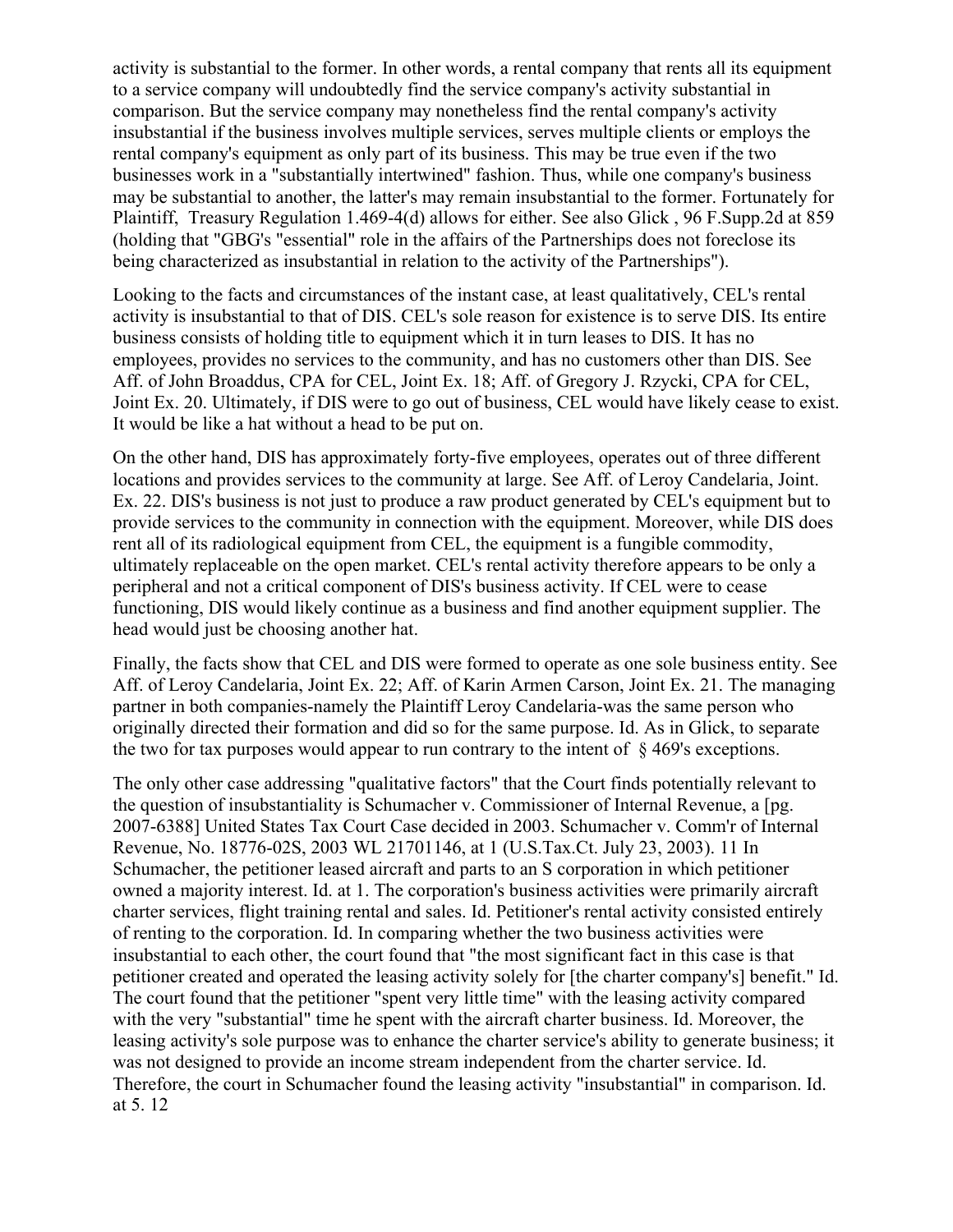In comparing Schumacher to the instant case, a similar situation exists to that of the aircraft leasing activity and the charter service. Like the leasing activity in Schumacher, CEL's rental activity was started solely for DIS's benefit. CEL continues to exists for no other purpose than to enhance DIS's business activities, and has no source of income other than DIS. Moreover, the facts demonstrate that Plaintiffs spends minimal time conducting the leasing activity in comparison to the continuing and robust business activity of DIS. 13 Given these circumstances, it appears once again that, at least qualitatively, CEL's business activity is insubstantial to that of DIS.

### b. Quantitative factors

In addition to qualitative factors, the Glick court also looked to "quantitative factors" in determining insubstantiality. Glick, 96 F.Supp.2d at 859-61. These factors included gross income and fair market asset value. Id. While the Glick court acknowledged that "insubstantiality" cannot be reduced to a "simple comparison of gross incomes," it pointed out that "the IRS itself considers Treasury Regulation section 1.469-4T's "80/20" gross income test to be "a good starting point" when deciding whether a rental activity is insubstantial in relation to trade or business activity, or vice versa." Id. at 859-60 (citing IRS, Section 469-Passive Loss Limitations: Market Segment Specialization Program (MSSP) Guide on Passive Losses (April 27, 1994), 94 TAX NOTES TODAY). The Glick court declined to decide whether net income was a "pertinent" factor in determining insubstantiality, but did so "primarily because neither party has seen fit to provide the net income comparisons on an entity level." Id. at 861 n. 13. In the instant case, however, the parties have provided such information, and the Court finds that a comparison of net income-along with that of gross income-are "pertinent factors" in determining insubstantiality.

The following is a comparison of the parties' calculations of gross receipts, net income, and total assets in the instant case:

#### TABLE 1

|                                                                                                                                                                                                                                 | <b>Plaintiffs</b><br>Calculations                                                        |  | Defendant's<br>Calculations |            |  |            |                               |          |
|---------------------------------------------------------------------------------------------------------------------------------------------------------------------------------------------------------------------------------|------------------------------------------------------------------------------------------|--|-----------------------------|------------|--|------------|-------------------------------|----------|
| 2002/14/                                                                                                                                                                                                                        | <b>CEL</b>                                                                               |  | $DIS \frac{9}{6}/15/$       | <b>CEL</b> |  | <b>DIS</b> | $\%$                          |          |
| Gross Receipts \$220,000 \$6,342,251 3.4                                                                                                                                                                                        |                                                                                          |  |                             |            |  |            | $$220,000$ $$1,750,547/16/11$ |          |
| Net Income<br><b>Total Assets</b>                                                                                                                                                                                               | $(\$634,965)$ \$470,492 - \$0-74,826<br>\$926,567 \$768,689 55 \$1,640,208/17/ \$776,676 |  |                             |            |  |            | \$470,492                     | 16<br>68 |
| /14/ Both parties have also provided information in the joint exhibits and<br>their arguments concerning CEL's and DIS's income, assets, etc. for the<br>years 2002-2006. Joint Exs. 2-5, 7-10. However, both parties have also |                                                                                          |  |                             |            |  |            |                               |          |

agreed that such information is immaterial to the issue at hand.

As such, the Court will disregard this additional information as irrelevant. /15/ This is CEL's percentage in comparison to the combined whole of CEL and DIS.

/16/ Defendant has subtracted out DIS's contractual adjustments to its billings to determine DIS's gross receipts or sales. Def.'s Cross-Mot. 7 n. 2.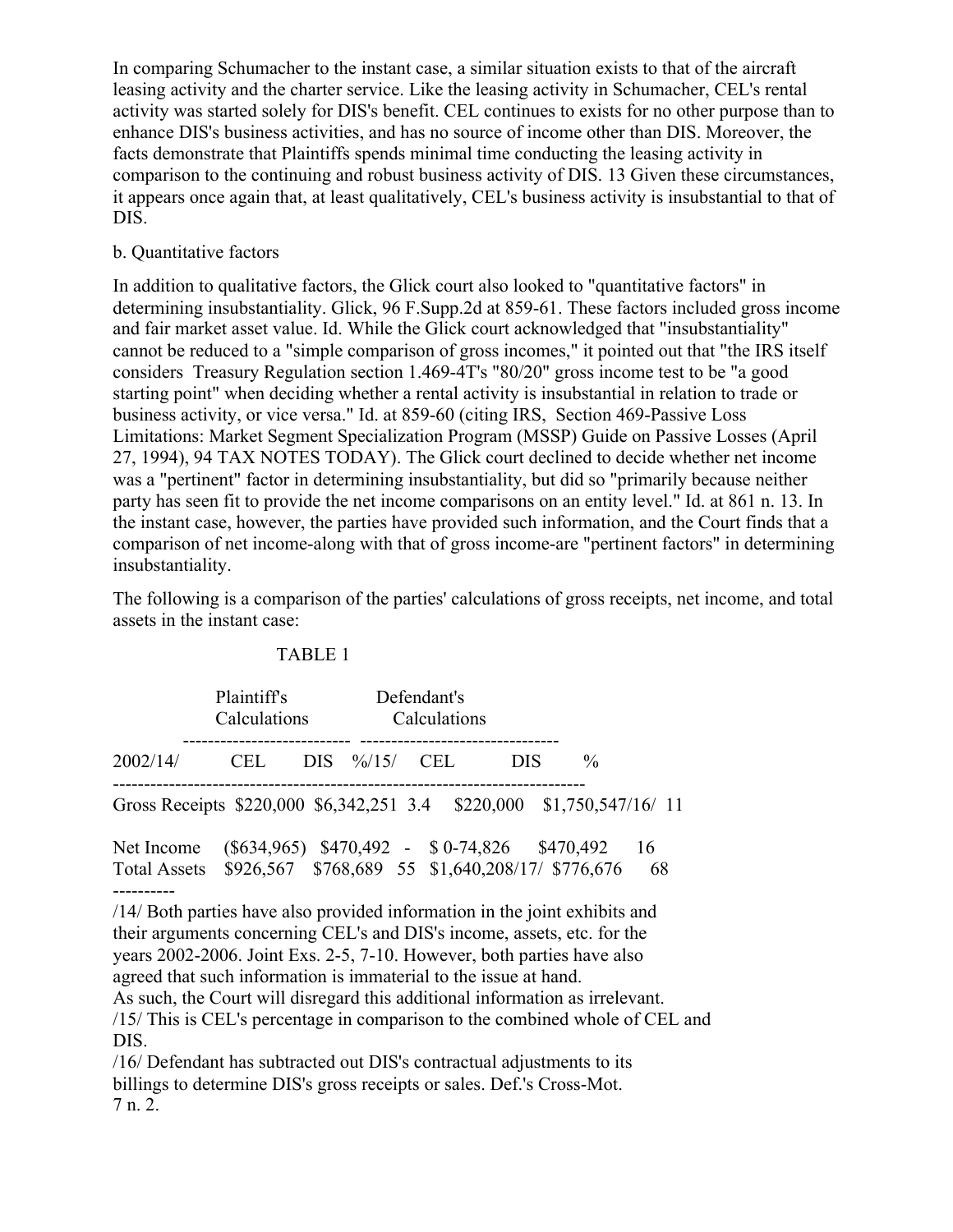/17/ These calculations "omit[ ] depreciation and amortization" since, according to Defendant, "these deductions do not reflect true expenses, but are rather deductions created by the Tax Code." Def.'s Cross-Motion 7 n. 1.

Starting with gross income, it is clear that whether the Court uses Plaintiffs' or Defendant's calculations, CEL's gross income is insubstantial when compared with that of DIS or when included as a percentage of their business activities as a whole. Plaintiffs' calculations stem directly from comparing CEL's total gross rents and DIS's gross receipts for sales for 2002. In such case, CEL's income accounts for 3.4 percent of CEL's and DIS's total income for the year. Even if the Court deducts for DIS's "contractual adjustments" in its gross receipts, as Defendant does, CEL's income still only accounts for 11 percent of the combined income. This amount is clearly within the 80/20 Test originally promulgated by the Department of the Treasury and demonstrates that CEL's gross income was insubstantial to that of DIS. 18

Looking next to the two entities' net income, CEL's business activity in this respect appears to be negligible. Whether looking at CEL's net income as characterized by Plaintiffs, who take into account the depreciation and amortization of CEL's assets, or looking at Defendant's calculations, who considers depreciation and amortization as "not reflect[ing] true expenses," both figures show CEL's net income easily pass the 80/20 test. Plaintiff's calculations show CEL's net income as a negative amount, stating that CEL lost money in 2002. Meanwhile, Defendant places CEL's net income between zero and 16 percent.

Defendant argues, however, that a comparison of the two business's taxable income-net or grossis not a proper test for comparing whether one company's business activity is substantial to the other. Def.'s Reply 3. Rather, Defendant argues the Court should consider CEL's asset value, which Defendant states is clearly substantial in comparison to that of DIS. Def.'s Cross-Mot. 7. Whether accounting for depreciation and amortization or through simple comparison, Defendant argues that CEL's assets have greater value than those of DIS, making CEL's business activity substantial. Plaintiff argues, however, that all of CEL's assets are fully leveraged, were financed using Plaintiffs' personal guarantee and the DIS lease, and have a fair market value of essentially zero. Pls.' Resp. 9. See also Aff. of John Broaddus, CPA for CEL, Joint Ex. 18; Aff. of Gregory J. Rzycki, CPA for CEL, Joint Ex. 20.

The Court agrees with Defendant that a comparison of the two companies' assets is a relevant factor in determining insubstantiality. However, the Court disagrees with the Defendant that asset value is the only factor the Court should consider. Moreover, because all other factors point to CEL's business being insubstantial in comparison to that of DIS, even a finding that CEL's assets are substantial does not persuade the Court that CEL's overall business activity is anything more than insubstantial in comparison to that of DIS. 19 As the Glick court stated, "[w]e do not view our role as merely to place factors on a scale and see which come up higher; rather, we must attempt to obtain a "realistic economic sense" of the relationship between" the two business entities. Glick, 96 F.Supp.2d at 861 n. 13.

## 6. Treasury Regulation § 1.469-4(d) Example 1

As a final argument, Defendant points to Example 1 under Treasury Regulation § 1.469-4(d) as evidence that Congress never intended for businesses like CEL and DIS to be grouped as a single activity. Example 1 states:

Example 1. (i) H and W are married and file a joint return. H is the sole shareholder of an S corporation that conducts a grocery store trade or business activity. W is the sole shareholder of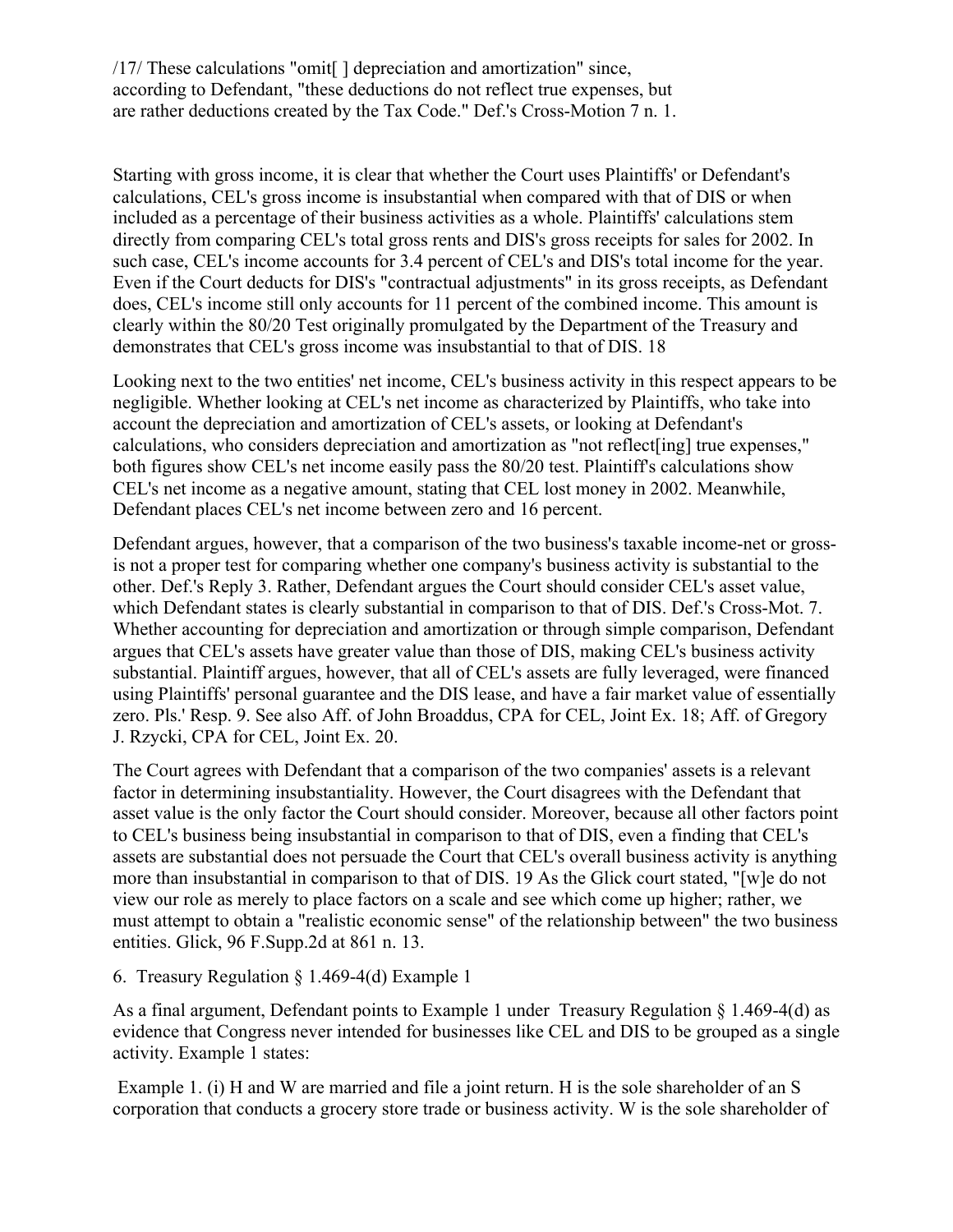an S corporation that owns and rents out a building. Part of the building is rented to H's grocery store trade or business activity (the grocery store rental). The grocery store rental and the grocery store [pg. 2007-6390] trade or business are not insubstantial in relation to each other.

(ii) Because they file a joint return, H and W are treated as one taxpayer for purposes of section 469. See § 1.469-1T(j). Therefore, the sole owner of the trade or business activity (taxpayer H-W) is also the sole owner of the rental activity. Consequently, each owner of the trade or business activity has the same proportionate ownership interest in the rental activity. Accordingly, the grocery store rental and the grocery store trade or business activity may be grouped together (under paragraph  $(d)(1)(i)$  of this section) into a single trade or business activity, if the grouping is appropriate under paragraph (c) of this section.

Treas. Reg. § 1.469-4(d)(ii).

Defendant states that just as the grocery store rental and the grocery store trade or business are not insubstantial in relation to each other, neither is CEL's rental activity insubstantial to the activity of DIS. Def.'s Cross-Mot. 6. It appears, however, that paragraph (i) of this example is simply a recitation of the facts and legal predicates for paragraph (ii). There is no analysis as to why the two businesses are "insubstantial" to each other, e.g., how much of the building the S corporation inhabits, how much revenue it generates for the landlord, a comparison of the company's assets, etc. Rather, it appears that the example presents the businesses being not "insubstantial" to each other as a factual and legal predicate for the analysis to follow. If the Court were to interpret paragraph (i) to stand alone and its final sentence to be a legal conclusion, then any business or trade activity which rents from a rental company would find its business activity as "not insubstantial" to the rental activity (and vice versa), regardless of how much business activity either entity is engaged in. 20 The Court therefore treats paragraph (i) as a factual and legal predicate for paragraph (ii). 21

In the final analysis, DIS is a rapidly expanding enterprise with multiple employees, three business locations and a provider of various services to the community at large. It provides its services in conjunction with, but not exclusively dependent upon, its continued lease of equipment from CEL. On the other hand, CEL is a company with no employees, one client, and a gross income and net income that each represent less than 20 percent of the combined totals of the two companies. Moreover, CEL's sole rental activity for 2002 consisted of leasing leveraged and depreciating medical equipment to DIS which DIS is obligated under contract to maintain until 2007. See Equipment Lease Agreement, Joint Ex. 5. CEL effectively performed this activity in a one-time business transaction and appears to have done nothing since. Id. See also Aff. of Leroy Candelaria, Joint Ex. 22. Given these facts, the Court's realistic economic sense of the situation is that CEL's rental activity is insubstantial in relation to DIS's business activity for the year 2002. Moreover, given the facts and circumstances of the instant case, the Court also holds that CEL and DIS may properly be grouped as an appropriate economic unit for purposes of Treasury Regulation 1.469-4(c). As such, the Plaintiffs' losses are non-passive and fall within an exception to 26 U.S.C. § 469. The IRS therefore improperly disallowed Plaintiffs' \$80,601 refund for 2002.

### III. CONCLUSION

Accordingly, Plaintiff's Motion for Summary Judgment (Doc. No. 21) is GRANTED and Defendant's Cross-Motion for Summary Judgment (Doc. No. 22) is DENIED. The hearing previously set for October 19, 2007 is CANCELLED.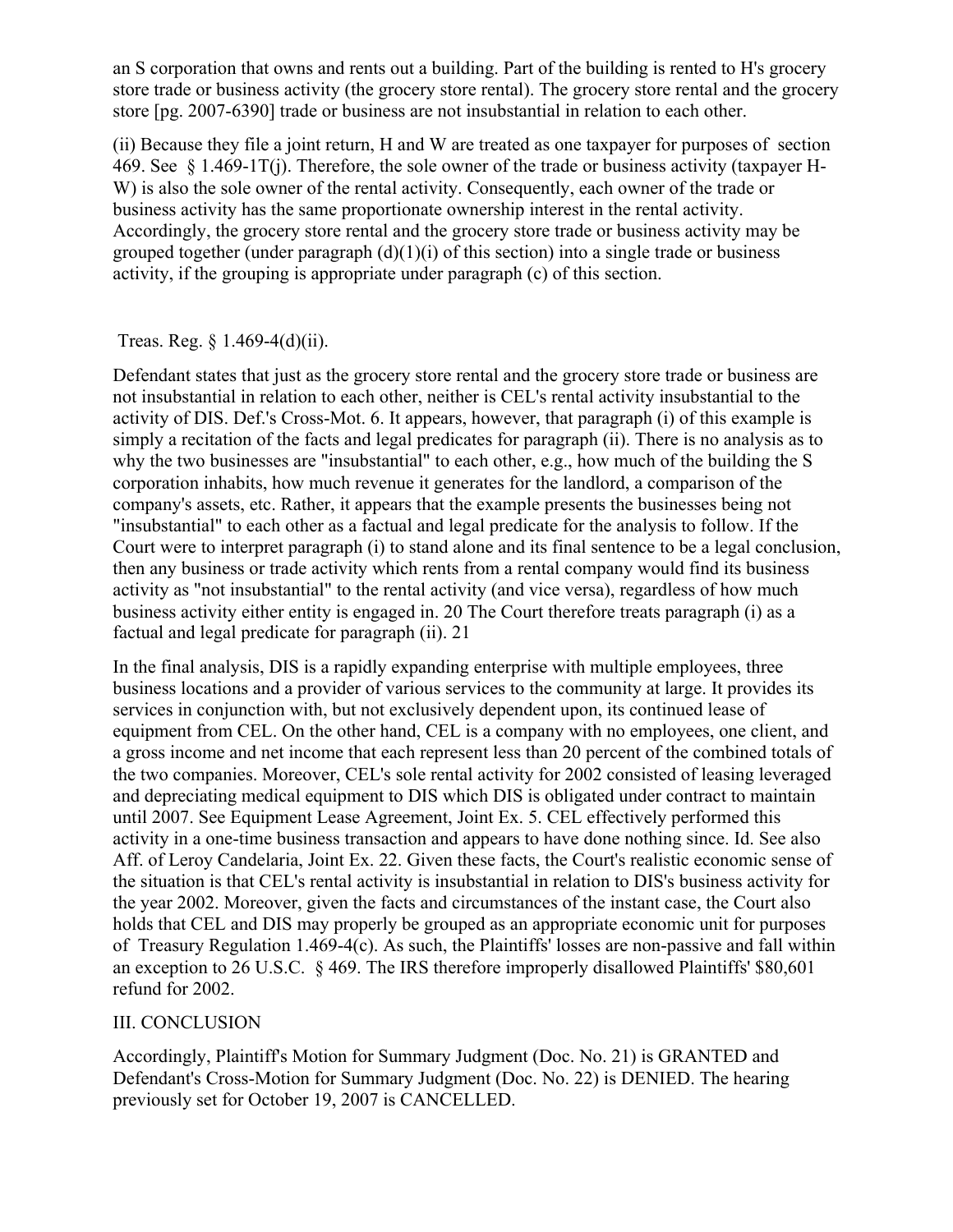The Clerk shall close the case.

# SO ORDERED.

1 These motions include Plaintiffs' Motion for Summary Judgment ("Pls.' Mot."); Defendant's Cross-Motion for Summary Judgment and Response to Plaintiffs' Motion for Summary Judgment ("Def.'s Cross-Mot."); Plaintiffs' Response to Defendant's Cross-Motion For Summary Judgment ("Pls.' Resp."); Defendant's Reply to Plaintiffs' Response to Defendant's Cross-Motion for Summary Judgment ("Def.'s Reply."); and Plaintiffs' Response to Defendant's Reply ("Pls.' Sur-Reply.").

2 The Court notes that not one of the parties' motions considered today complies with either the Local Civil Rules of the Western District of Texas regarding page limits (see Local Civil Rule 7) or the Court's Standing Order requiring a table of contents, table of authorities and a statement of the issues for any motion in excess of five (5) pages (Standing Order Regarding Civil Motion Content). Moreover, the Court also notes Plaintiffs' filing of a Surreply July 19, 2007 ("Plaintiffs' Response to Defendant's Reply") without leave of the court, violating Local Civil Rule 7, which prohibits either party from filing additional motions beyond a reply, absent leave of the Court. LOCAL RULE CV-7(e). However, rather than allow parties' inability to follow procedure dictate the Court's already heavy motions docket, the Court will proceed with the motions as filed. Let the parties be cautioned, however, that future non-compliance with Local Rules or Standing Orders will likely be met with sanctions.

3 Plaintiff cites \$211,655 as CEL's total rental income for 2002. Pls.' Mot. 2. In its Cross-Motion For Summary Judgment and Response, Defendant state that CEL's income for 2002 was \$220,000 as shown in CEL's Form 1065 (Joint Ex. 1). Def.'s Cross-Mot. 2. The \$220,000 claimed in CEL's 1065 Form appears to the accurate number for overall gross income and will be the amount the Court refers to in the Order.

4 See 26 U.S.C. § 469(a)(2).

5 The Code defines "passive activity loss" as "the amount (if any) by which the aggregate losses from all passive activities for the taxable year, exceed the aggregate income from all passive activities for such year." Id.  $§$  469(c)(2).

6 At first glance, it appears the Secretary is referring to Treasury Regulation  $\S 1.469-4(c)(2)$ 's "facts and circumstances test" when it states that the regulations "already adopt a facts-andcircumstances test[.]" TD 8565, 1994-43 I.R.B. 4. However, the context of the quoted passage demonstrates the intention of the Secretary to apply a "facts and circumstances test" to "insubstantial" as well as to what constitutes "an appropriate economic unit." Because Treasury Regulation 1.469-4(c)(2) outlines specific factors to determine what constitutes "an appropriate economic unit," and not whether a business, trade or rental activity is "insubstantial," the Court holds, therefore, that a separate facts-and-circumstances test applies to what constitutes "insubstantial." This test weighs factors that are pertinent to the meaning of "insubstantial" and not necessarily those outlined in Treasury Regulation § 1.469-4(c).

7 Using a "facts and circumstances" test to determine what constitutes "insubstantial" is similar to the "totality of the circumstances" test derived from the analysis the Frank court employs for determining "insubstantial" in the context of wage and hour law. See Frank, 172 F.2d at 716; 1 Wage and Hour Law § 6:5. Moreover, Treasury Regulation § 1.469-4(c) also employs a "facts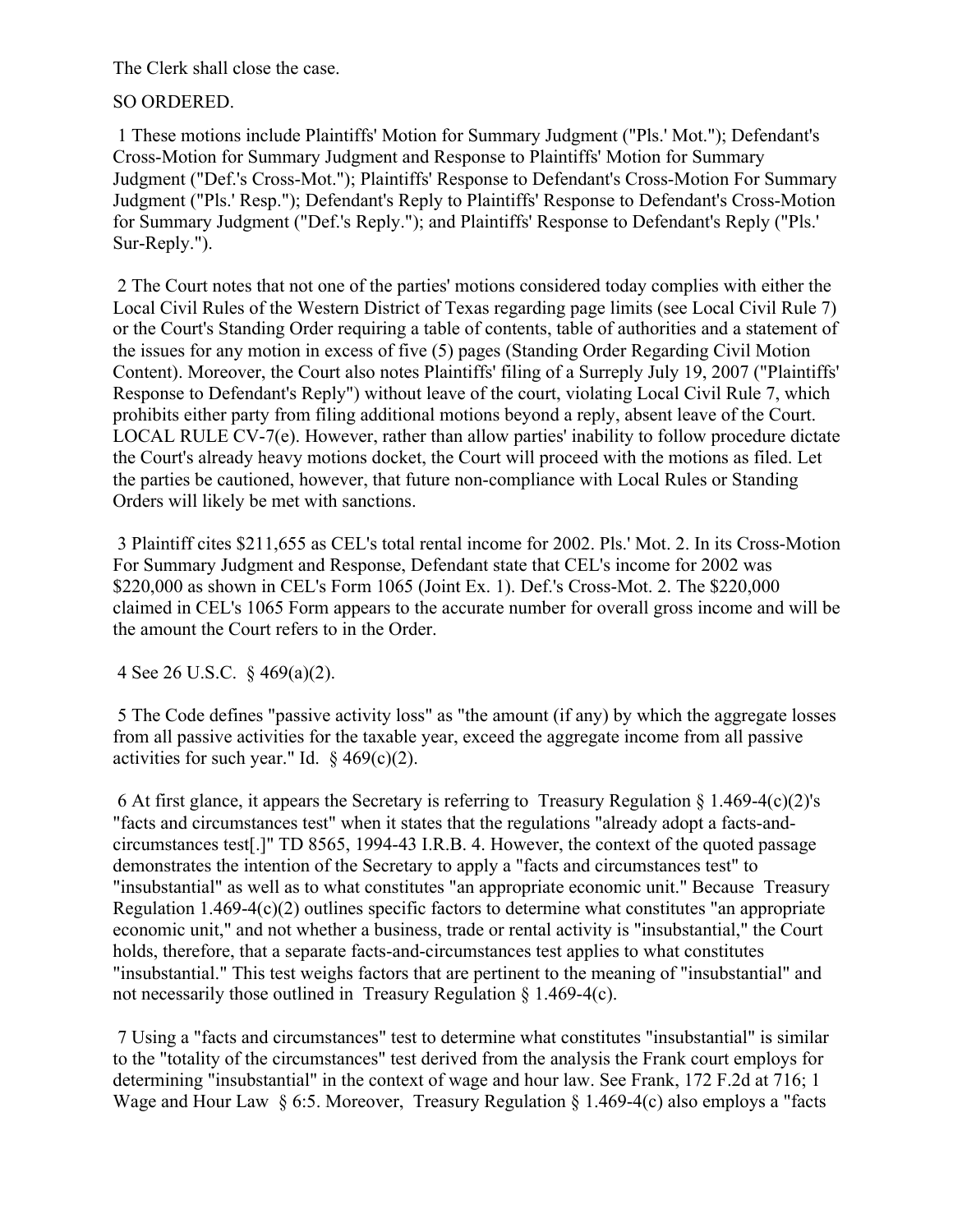and circumstances" test in determining what constitutes an "appropriate economic unit" for purposes of tax exemptions. Treas. Reg.  $\frac{8}{1.469-4(c)(2)}$ .

8 A third case, Sciabaca v. Commissioner of Internal Revenue, No. 9392-01S, 2002 WL 31526514 (U.S. Tax Ct. Nov. 13, 2002) addresses the question of whether a rental activity is "insubstantial" in relation to another business activity, but the case provides no analysis and thus little guidance on the matter.

9 More on this limitation, infra.

10 This Court has referred to the same text, supra, from which it derived the "facts-andcircumstances" test. See TD 8565, 1994-43 I.R.B. 4.

11 Schumacher was decided pursuant to § 7463(b) of the Internal Revenue Code, which states that "[a] decision entered in any case in which the proceedings are conducted under this section shall not be reviewed in any other court and shall not be treated as a precedent for any other case. 26 U.S.C. § 7463(b). Nevertheless, the Court will look to this case for potential guidance on how another court has dealt with similar issues.

12 The court in Schumacher also found that a comparison of the asset value of the two activities "was not determinative for the particular facts of this case." Id. at 4. Given that the facts of the case are different from those of the instant case (the charter service leased equipment from multiple sources, whereas DIS leased only from CEL), Schumacher is not instructive on this point.

13 According to Plaintiff Leroy Candelaria, "[t]his is how the mechanics worked. As managing partner of DIS, I would write a rent check to CEL each month. As managing partner of CEL, I would deposit that check in CEL's bank account and make its loan payment on the purchased equipment to its lenders. That is the only activity of CEL to this date." Affidavit, Leroy Candelaria, Joint Ex. 22.

14 Both parties have also provided information in the joint exhibits and their arguments concerning CEL's and DIS's income, assets, etc. for the years 2002-2006. Joint Exs. 2-5, 7-10. However, both parties have also agreed that such information is immaterial to the issue at hand. As such, the Court will disregard this additional information as irrelevant.

15 This is CEL's percentage in comparison to the combined whole of CEL and DIS.

16 Defendant has subtracted out DIS's contractual adjustments to its billings to determine DIS's gross receipts or sales. Def.'s Cross-Mot. 7 n. 2.

17 These calculations "omit[ ] depreciation and amortization" since, according to Defendant, "these deductions do not reflect true expenses, but are rather deductions created by the Tax Code." Def.'s Cross-Motion 7 n. 1.

18 The Defendant appears to concede this point. In its initial refusal describing why it disallowed the Plaintiff's loss, the IRS acknowledged that "[DIS] had gross income in excess of \$6,562,000" and that "[CEL's] only income for the year was \$220,000 received for the rent of the equipment to [DIS]." Form 886A Explanation of Items, Joint Ex. 17 at 70. "Based on these